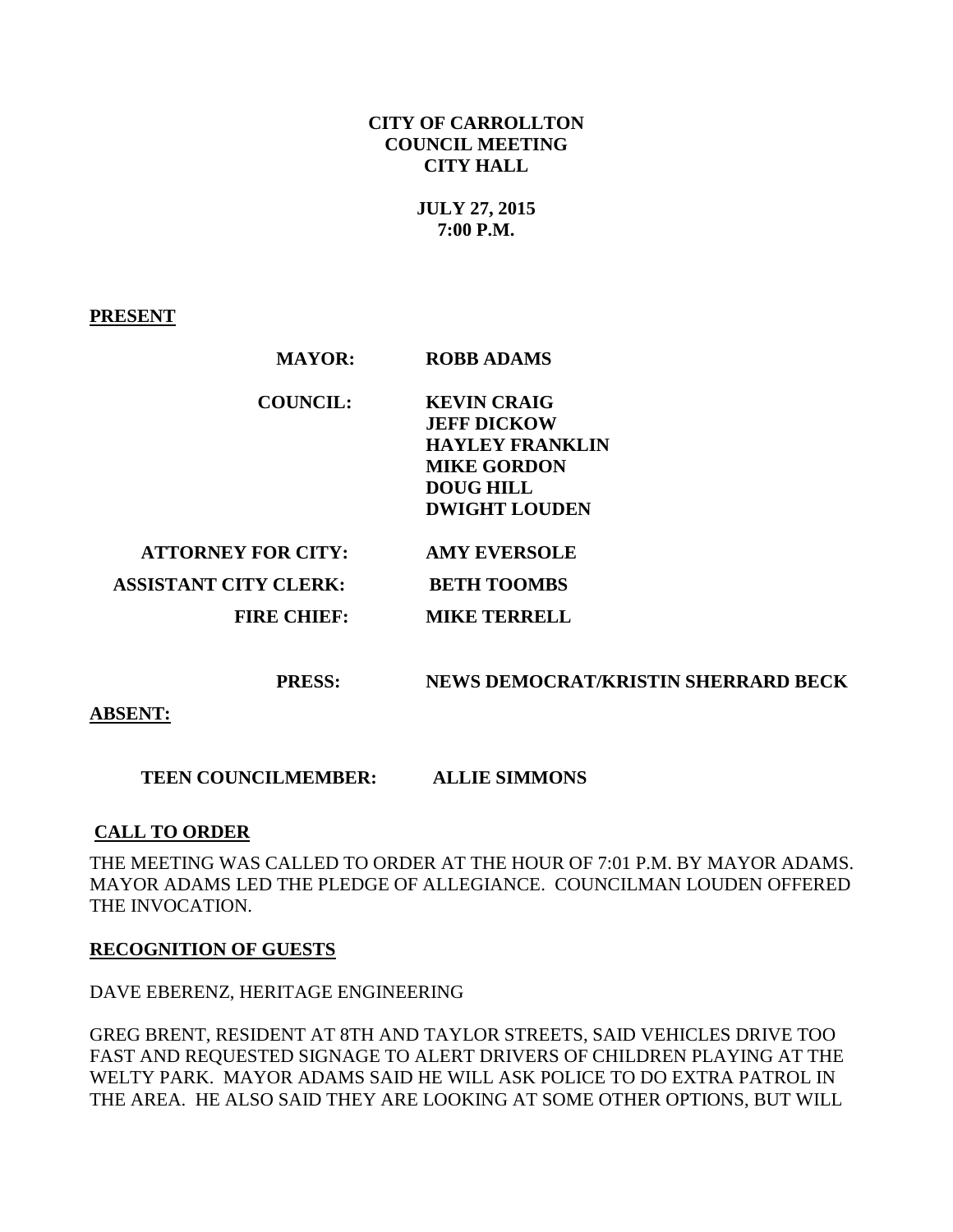NOT ELABORATE AT THIS TIME. HE ALSO SAID HE WILL TALK TO RONALD KNIGHT ABOUT INSTALLING A "CHILDREN AT PLAY" SIGN TO HELP SLOW TRAFFIC AROUND THE PARK AREA. MAYOR ADAMS WILL ALSO PUT THE REQUEST FOR A STOP SIGN TO BE ADDED AT EIGHTH AND TAYLOR ON THE NEXT PLANNING AND ZONING MEETING AGENDA, WHICH IS SCHEDULED FOR AUGUST 3.

# **APPROVAL OF MINUTES: SPECIAL MEETING: 7/15/2015**

# **THE MOTION WAS MADE BY COUNCILMAN CRAIG AND SECONDED BY COUNCILMAN GORDON AND DULY CARRIED TO ACCEPT THE MINUTES AS PRESENTED FOR THE SPECIAL MEETING OF 7/15/15.**

**AYES 6 NAYS 0**

# **RESOLUTION #2015-18: AUTHORIZING MAYOR TO ENTER INTO CONTRACT WITH SWEEP-ALL, INC. FOR STREET SWEEPING PURPOSES**

THERE WAS A BRIEF DISCUSSION ON THE PROPOSAL SUBMITTED BY BRUCE GORDON. COUNCILMEN GORDON AND LOUDEN SAID THEY HAD ALSO COME UP WITH A PROPOSED LISTING OF STREETS TO BE SWEPT. THEIR LIST WILL BE TYPED AND EMAILED TO COUNCIL.

THERE WILL BE FURTHER DISCUSSION AT THE AUGUST 10, 2015 MEETING.

# **DISCUSSION: ADOPTION OF PROPERTY MAINTENANCE CODE AND 1 & 2 FAMILY RESIDENTIAL CODE**

ATTORNEY FOR THE CITY, AMY EVERSOLE, THINKS THIS WOULD REPLACE OUR CURRENT HOUSING CODE. JOHN WELCH IS SUPPOSED TO CONTACT OTHER CITIES THAT HAVE CODE ENFORCEMENT BOARDS TO SEE HOW THEY ENFORCE IT. MS. EVERSOLE SAID THE 1 & 2 FAMILY RESIDENTIAL CODE IS ADOPTED BY THE STATE AND WE CANNOT MAKE ANY CHANGES TO IT. BUT, WE PROBABLY CAN MAKE CHANGES TO THE PROPERTY MAINTENANCE CODE.

# **DELINQUENT BUSINESS LICENSES**

MAYOR ADAMS SAID HE RECOMMENDS THAT COUNCIL DEAL WITH THE DELINQUENT LISTING. ATTORNEY FOR THE CITY, AMY EVERSOLE, SAID TO CLOSE A BUSINESS, YOU HAVE TO GET AN INJUNCTION AND GO THROUGH THE COURT SYSTEM. COUNCILMAN CRAIG SUGGESTED DELINQUENT NOTICES BE DELIVERED TO LOCAL BUSINESSES. MAYOR ADAMS SAID HE WILL AUTHORIZE POLICE AND CODE ENFORCEMENT TO DELIVER NOTICES TO DELINQUENT BUSINESSES. MS. EVERSOLE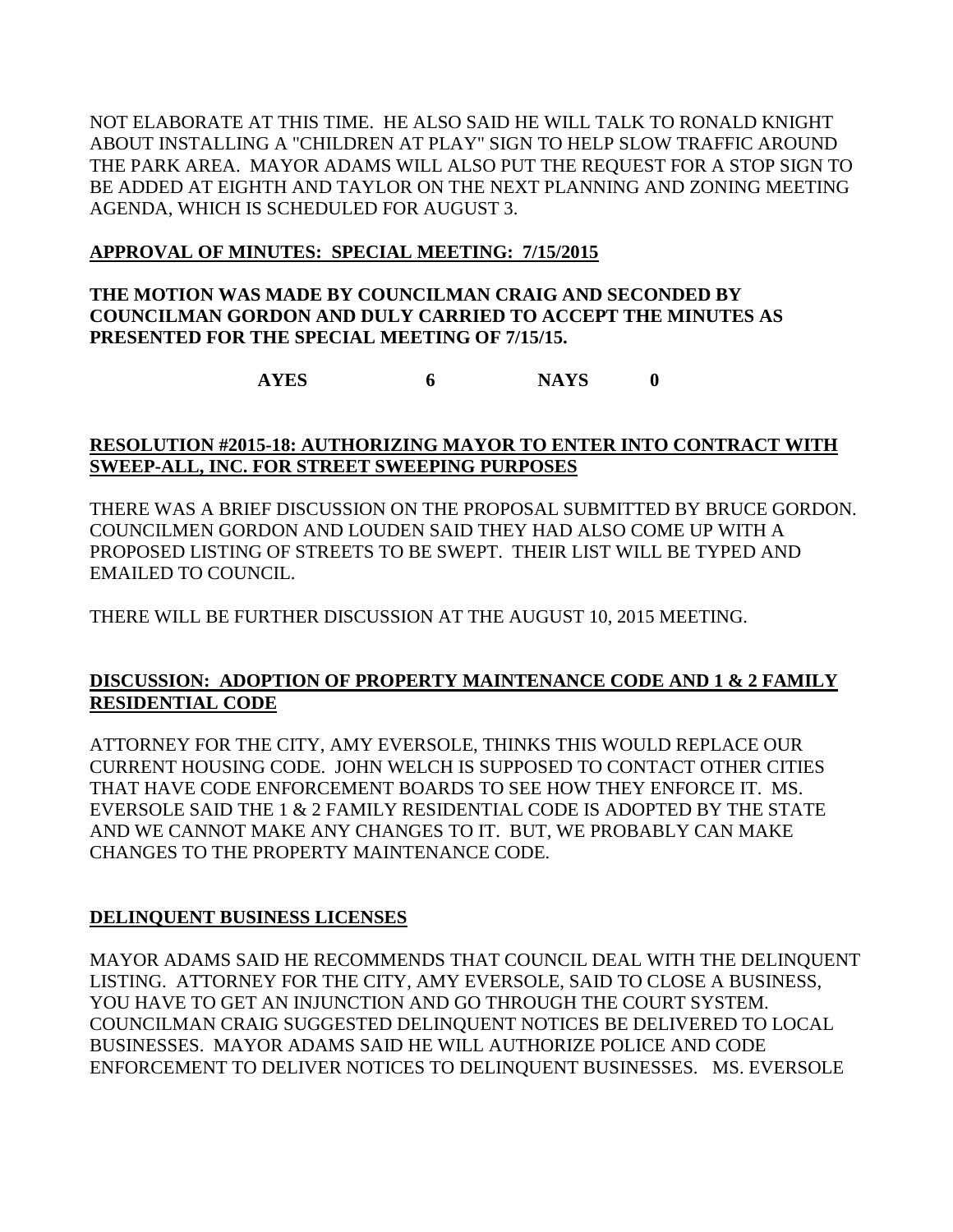WILL ALSO BEGIN WORKING ON AN ORDINANCE TO GO THROUGH THE CODE ENFORCEMENT BOARD TO CLOSE DOWN DELINQUENT BUSINESSES.

# **DISCUSSION OF SNOW GUARDS FOR ROOF AT CITY HALL**

MAYOR ADAMS SAID HE HAS RECEIVED BIDS FROM TWO COMPANIES FOR S-5 SNOW CLIPS FOR CITY HALL. THESE ARE NEEDED TO KEEP ICE AND SNOW FROM COMING OFF THE BUILING AND HURTING SOMEONE OR DAMAGING A VEHICLE. AMERICAN ROOFING AND METAL HAS GIVEN A BID OF \$ 12,690. EXTERIOR PRO HAS QUOTED \$11,900.

## **THE MOTION WAS MADE BY COUNCILWOMAN FRANKLIN AND SECONDED BY COUNCILMAN DICKOW TO PURCHASE AND INSTALL SNOW GUARDS FOR ROOF AT CITY HALL, NOT TO EXCEED \$11,900.**

**AYES 6 NAYS 0**

COUNCILMAN CRAIG SUGGESTED THAT MAYOR ADAMS GO BACK TO BOTH VENDORS AND GIVE THEM ONE LAST CHANCE TO GIVE A BETTER FINAL OFFER.

# **SETTING 2015 TAX RATE: INCREASE OF 4% OR .01/\$100 OF ASSESSED VALUE**

THERE WAS BRIEF DISCUSSION ABOUT WHETHER OR NOT TO INCREASE THE TAX RATE FROM .30 PER \$100. MAYOR ADAMS SAID THERE WAS NO INCREASE LAST YEAR. IF IT WAS DECIDED TO INCREASE THE TAX RATE, IT WOULD GENERATE \$12,000-\$14,000 FOR THE CITY. COUNCILMAN LOUDEN NOTED THAT ONE DAY WE WILL RUN OUT OF MONEY. COUNCILMAN GORDON SAID THAT TAXES HAD BEEN INCREASED EVERY OTHER YEAR, THEREFORE; THIS WAS THE YEAR TO RAISE TAXES.

# **THE MOTION WAS MADE BY COUNCILWOMAN FRANKLIN AND SECONDED BY COUNCILMAN DICKOW AND DULY CARRIED TO LEAVE THE TAX RATE AS IS AT \$.30 PER \$100.**

 **AYE 4 (MAYOR HAD TO BREAK TIE) NAYS 3 (GORDON, HILL, LOUDEN)**

# **EIP REIMBURSEMENT REQUEST: ARTFUL GIFTS, \$1,231.74**

DINAH MARSHALL, OWNER OF ARTFUL GIFTS, HAS COMPLETED HER PROJECT AT 430B MAIN STREET. THE BUILDING IS OWNED BY RAE STEVENS.

# **THE MOTION WAS MADE BY COUNCILMAN LOUDEN AND SECONDED BY COUNCILMAN GORDON AND DULY CARRIED TO APPROVE THE EIP APPLICATION**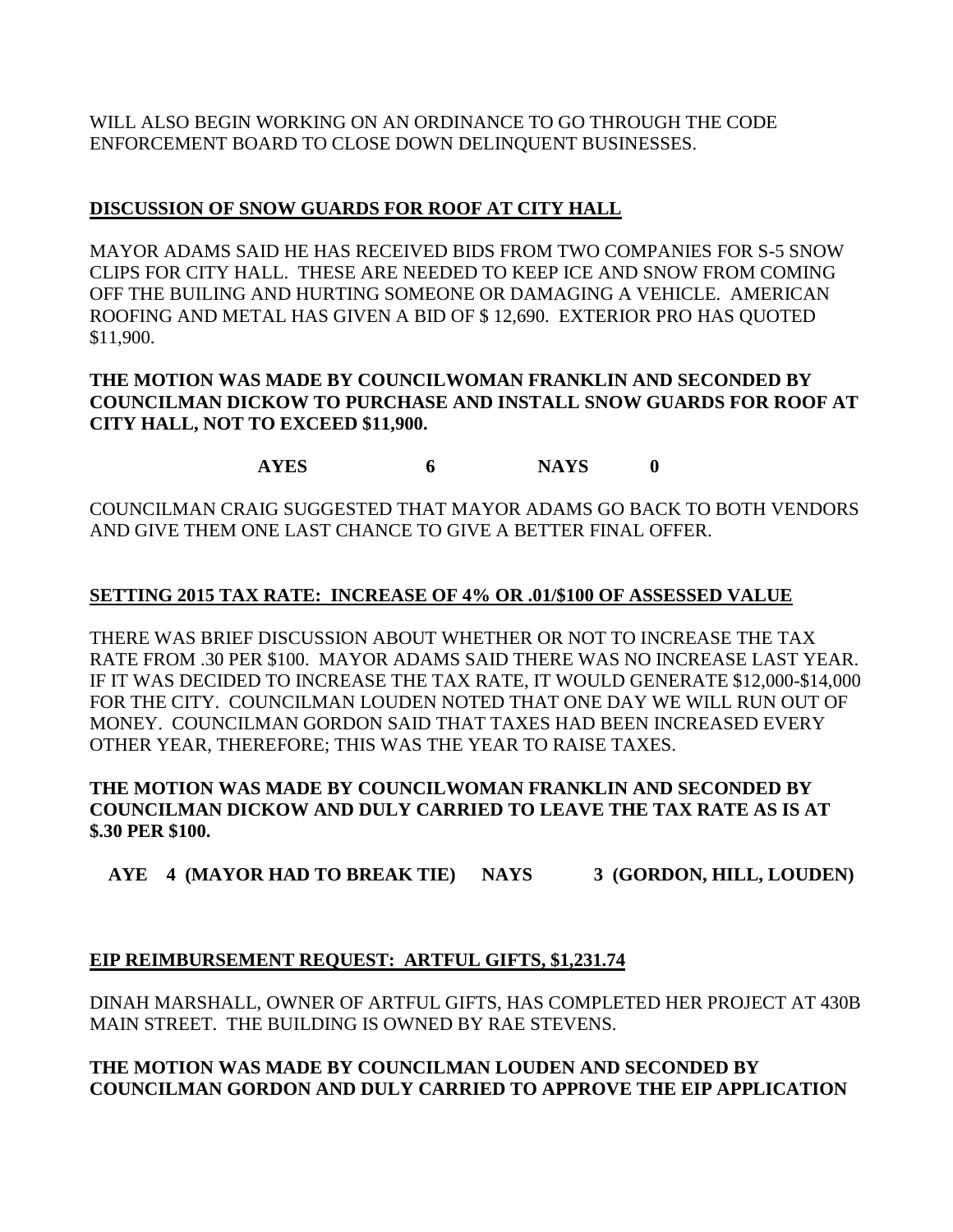## **FOR \$1,231.74 TO ARTFUL GIFTS, CONTINGENT UPON DINAH MARSHALL AND RAE STEVENS SIGNING A CONTRACT WHEN RECEVING THE REIMBURSEMENT.**

**AYES 6 NAYS 0**

#### **NEW BUSINESS**

MAYOR ADAMS HAS GOTTEN A \$1,500 ESTIMATE TO GET LAND SURVEYED THE CITY IS INTERESTED IN.

## **THE MOTION WAS MADE BY COUNCILMAN GORDON AND SECONDED BY COUNCILMAN LOUDEN AND DULY CARRIED TO AUTHORIZE MAYOR ADAMS TO GET LAND SURVEYED AT AN ESTIMATE OF \$1,500.**

**AYES 6 NAYS 0**

MAYOR ADAMS SAID IT HAS COME TO THE CITY'S ATTENTION THAT THERE ARE CERTAIN ITEMS THE CITY MAY NEED TO PURCHASE FOR WHICH CRAIG'S IS THE ONLY LOCAL SOURCE. SINCE COUNCILMAN CRAIG HAS AN INTEREST IN CRAIG'S, I WOULD REQUEST A MOTION THAT COUNCIL ALLOW THE CITY TO MAKE PURCHASES FROM CRAIG'S FOR ITEMS WHICH CANNOT BE PURCHASED ANYWHERE ELSE LOCALLY. I WOULD ALSO REQUEST A FINDING IT IS IN THE BEST INTERESTS OF THE PUBLIC AND THE CITY THAT THE CITY BE PERMITTED TO MAKE PURCHASES FROM CRAIG'S BECAUSE OF SUPPLY AND PRICE CONSIDERING THE NEAREST LOCATION FOR SOME ITEMS OTHER THAN CRAIG'S IS IN MADISON.

COUNCILMAN GORDON ASKED IF WE COULD PURCHASE AN ITEM FROM CRAIG'S BECAUSE IT WAS LESS EXPENSIVE THAN ANOTHER LOCAL BUSINESS. MS. EVERSOLE SAID THAT WOULD BE FINE, AS IT WOULD BE IN THE BEST INTEREST FOR THE CITY.

**THE MOTION WAS MADE BY COUNCILMAN LOUDEN AND SECONDED BY COUNCILMAN GORDON AND DULY CARRIED TO ALLOW THE CITY TO MAKE PURCHASES FROM CRAIG'S FOR ITEMS WHICH CANNOT BE PURCHASED ANYWHERE ELSE LOCALLY. IT WILL ALSO BE IN THE BEST INTEREST OF THE PUBLIC AND THE CITY THAT THE CITY BE PERMITTED TO MAKE PURCHASES FROM CRAIG'S BECAUSE OF SUPPLY AND PRICE.**

 **AYES 6 (CRAIG ABSTAINED) NAYS 0**

### **MAYOR'S REPORTS**

# **A.) REQUEST FOR DONATION FROM FRIENDS OF BUTLER TO THE GOVERNOR'S GARDEN**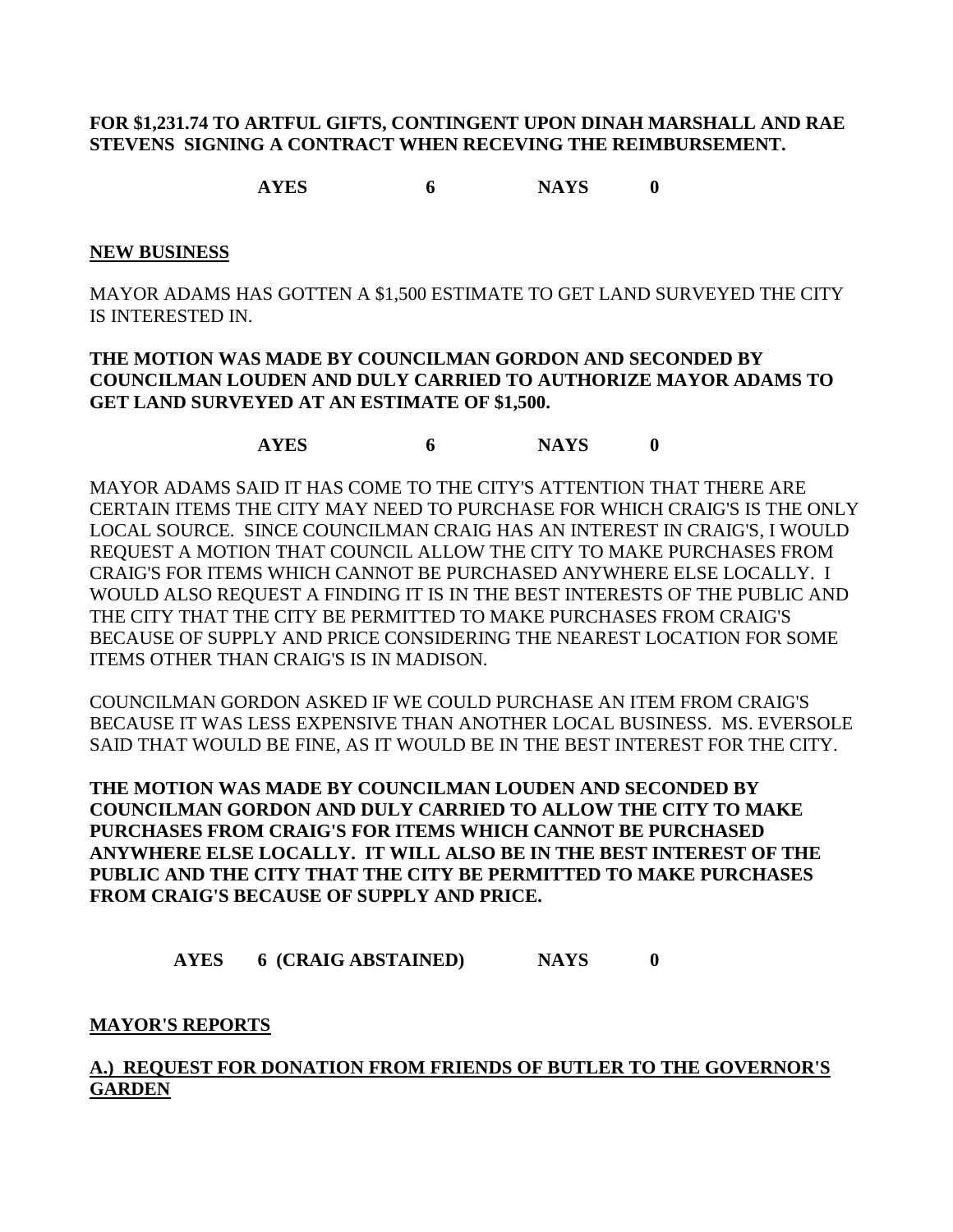## **THE MOTION WAS MADE BY COUNCILMAN CRAIG AND SECONDED BY COUNCILMAN DICKOW AND DULY CARRIED TO DONATE \$500 TO THE FRIENDS OF BUTLER FOR THE GOVERNOR'S GARDEN.**

**AYES 6 NAYS 0**

## **B. REQUEST FOR DONATION TO FRIENDS OF BUTLER GOLF SCRAMBLE**

MAYOR ADAMS SAID IT WAS IN THE BEST INTEREST OF THE CITY TO NOT DONATE.

### **C. DOWNTOWN PROJECTS**

DAVE EBERENZ HAS BEEN WORKING ON A FEW THINGS FOR THE CITY. HE HAS PLANS FOR THE BRIDGE, BUT CAN'T LEGALLY DO ANYTHING UNTIL FUNDING IS RELEASED.

MR. EBERENZ HAS PLANS FOR STABILIZATION OF WALL ON COURT STREET, NEXT TO DJ'S TAVERN. THE JOB WAS AWARDED TO BRASCH & BARRY IN 2008. THEY WERE STOPPED DUE TO PENDING LITIGATION. THEY HAVE BEEN CONTACTED VIA LETTER AND HAVE TEN DAYS TO RESPOND. THE CITY WANTS TO RE-BID THE PROJECT. PRICES WILL CHANGE, AS WELL AS THE SCOPE OF THE PROJECT.

THE DOWNTOWN REVITALIZATION IN FRONT OF DOWN ON MAIN HAS A PRELIMINARY ESTIMATE OF \$140,000. IT WILL CONSIST OF REMOVING SIDEWALK AND POLES, RUNNING CONDUIT FOR UTILITIES, ADDING FOUR STREET LIGHTS AND MAKING SIDEWALK WIDER.

## **THE MOTION WAS MADE BY COUNCILMAN CRAIG AND SECONDED BY COUNCILWOMAN FRANKLIN AND DULY CARRIED TO MOVE FORWARD WITH THE DOWNTOWN REVITALIZATION PROJECT ON GETTING BIDS.**

**AYES 6 NAYS 0**

## **D. RESIGNATION & APPOINTMENT TO CODE ENFORCEMENT AND NUISANCE BOARD**

MAYOR ADAMS SAID JIMMY SUPPLEE HAS RESIGNED FROM THE CODE ENFORCEMENT AND NUISANCE BOARD.

HE ASKED THAT CHRIS ELLIS BE APPOINTED TO FULFILL MR. SUPPLEE'S POSITION.

**THE MOTION WAS MADE BY COUNCILMAN LOUDEN AND SECONDED BY COUNCILMAN CRAIG TO APPOINT CHRIS ELLIS TO FILL JIMMY SUPPLEE'S UNEXPIRED TERM ON THE CODE ENFORCEMENT AND NUISANCE BOARD.**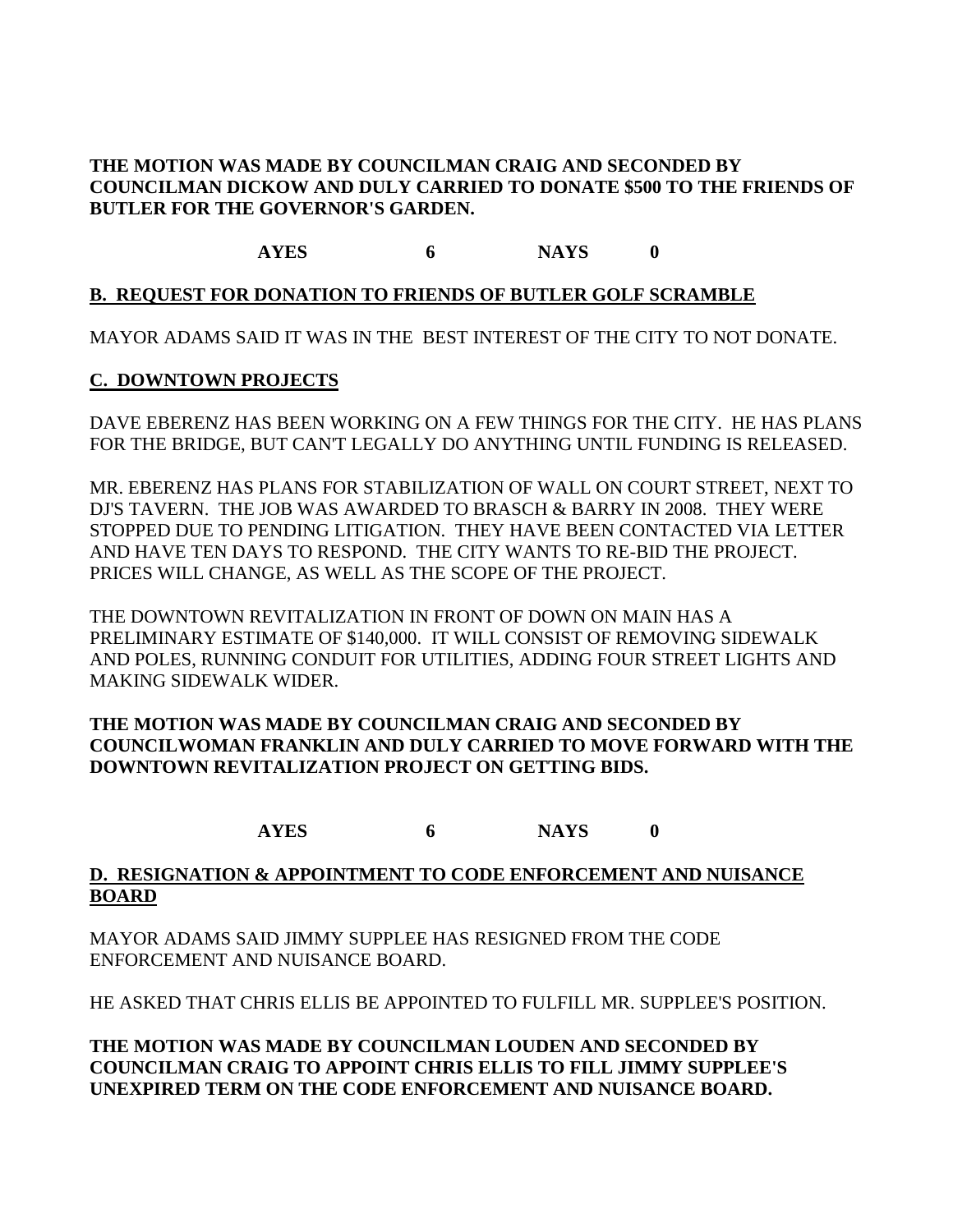## **EXECUTIVE SESSION: PER KRS 61.810(C): PENDING LITIGATION**

**THE MOTION WAS MADE BY COUNCILMAN LOUDEN AND SECONDED BY COUNCILMAN DICKOW AND DULY CARRIED TO GO INTO EXECUTIVE SESSION FOR THE PURPOSE OF PROBABLE OR PENDING LITIGATION AT THE HOUR OF 7:56 P.M.**

**AYES 6 NAYS 0**

# **THE MOTION WAS MADE BY COUNCILMAN LOUDEN AND SECONDED BY COUNCILMAN GORDON AND DULY CARRIED TO RETURN FROM EXECUTIVE SESSION AT THE HOUR OF 8:10 P.M.**

**AYES 6 NAYS 0**

NO ACTION TAKEN.

# **APPROVAL OF ACCOUNTS PAID/PAYABLE 7/15/15 – 7/28/15**

## **THE MOTION WAS MADE BY COUNCILMAN LOUDEN AND SECONDED BY COUNCILMAN GORDON AND DULY CARRIED TO APPROVE THE ACCOUNTS PAID/PAYABLE 7/15/15 THROUGH 7/28/15.**

**AYES 6 NAYS 0**

### **COMMENTS:**

**COUNCILMAN DICKOW:** THE TWO NEW OFFICERS ARE DOING WELL. THEY WILL GRADUATE SEPTEMBER 4.

**COUNCILMAN CRAIG:** GREAT JOB WAS DONE FOR JULY 4TH FIREWORKS.

**COUNCILWOMAN FRANKLIN:** GOLF CART ISSUE WAS TABLED AT AN EARLIER MEETING, SO THEY SHOULDN'T BE DRIVEN AROUND. SHE HAS SEEN 8 DIFFERENT FAMILIES RIDING AROUND. IT'S AN ISSUE AND A HAZARD. SHE ALSO SAID A COUPLE